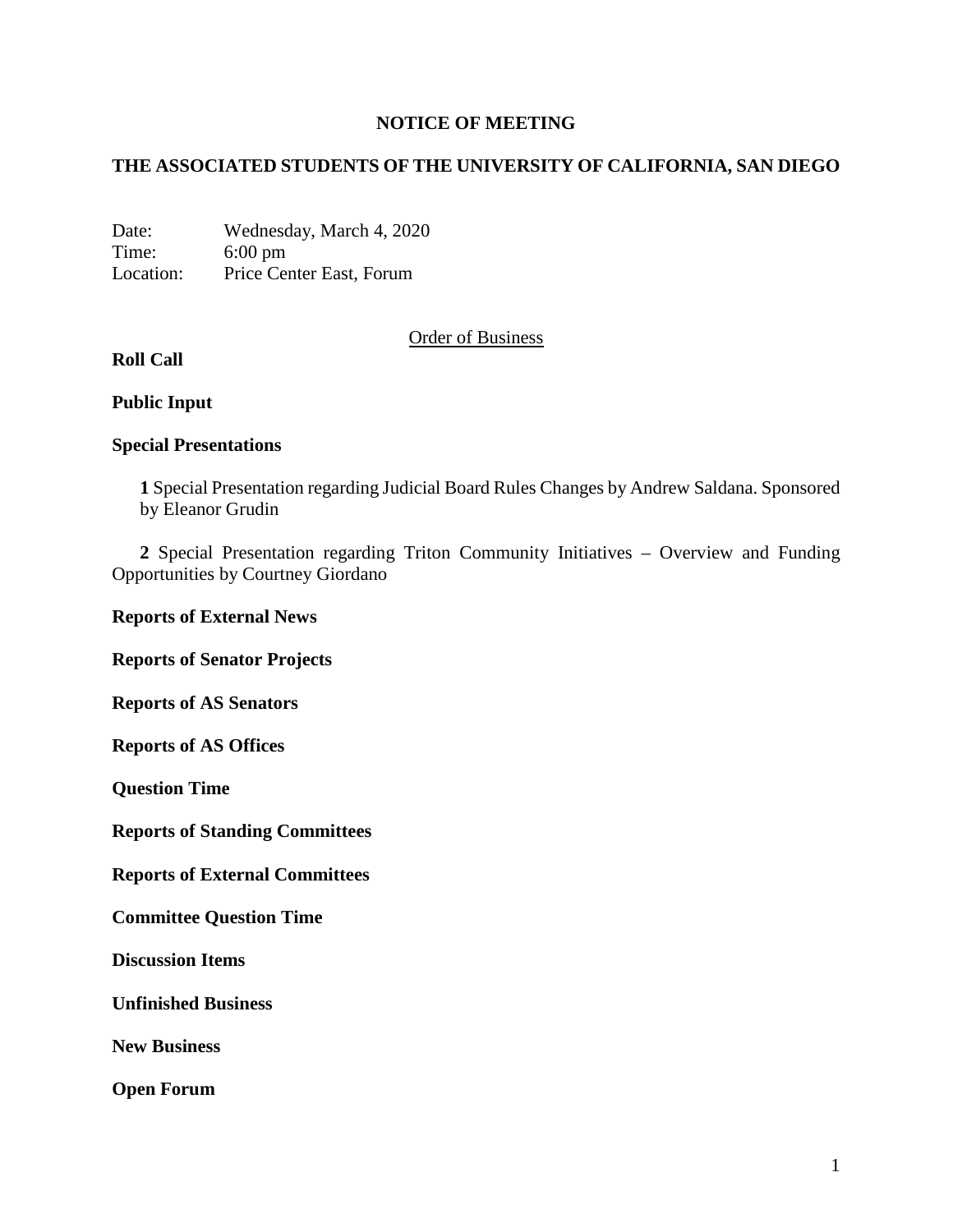#### **Roll Call**

#### **Written Reports**

**1** AS Office of the President: I met with the new OPHD Director and my project coordinators and I are going to be working with them to fasttrack their website development and redesign. The Triton Food Pantry celebrated their 5th Birthday on Monday! On Monday (3/2) I will be meeting with the Chancellor with VPCA Reynoso. I will also be attending the Amphitheater Construction Stakeholders workgroup on Monday to advocate for AS interests in the construction and design of the space. Student Affairs is searching for the Associate Vice Chancellor of Student Retention and Success. I emailed out the dates and times of all of the public student forums that they are hosting to get input, but please share the facebook events and information with your constituents so that student voice is being represented in those spaces.

**2** Allocation of \$3000 from Tournament and Competition Funds Costs to Wushu club @ UCSD 24th Collegiate Wushu Tournament at Columbia University, New York City, New York

**3** Allocation of \$3000 from Tournament and Competition Funds to Climbing Team at UCSD USA Climbing at Earth Treks Englewood

**4** Allocation of \$2776 from Tournament and Competition Funds to Chem-E-Car Project University of California, Davis at UC, Davis

**5** Allocation of \$1500 from Programming Costs to Climbing Team at UCSD USA Climbing at The Stronghold Climbing Gym

**6** Allocation of \$2065.25 from Programming Costs to Quiz Bowl Club at UCSD Academic Competition Federation at University of Minnesota- Twin Cities

**7** Allocation of \$1500 from Tournament and Competition Funds to Pokemon League at UCSD Gallery Games at Santa Clara Convention Center

**8** Allocation of \$942.81 from Programming Funds to Lumnus Consulting Junior Enterprise Lumnus Consulting Recruitment - Info Night

**9** Allocation of \$856.71 from Programming Funds to Alpha Kappa Psi Alpha Kappa Psi Spring Rush Info Night

**10** Allocation of \$600 from Programming Costs to Alpha Epsilon Pi Schmooze @ AEPetting zoo

**11** Allocation of \$511.21 from Programming Costs to Multi-Asian Student Association MASA's Curry Night

**12** Allocation of \$345.51 from Programming Costs to American Chemical Society Student Affiliates (ACSSA) Week 3 GBM Spring 2020

**13** Allocation of \$265.05 from Programming Costs to Theta Tau Engineering Night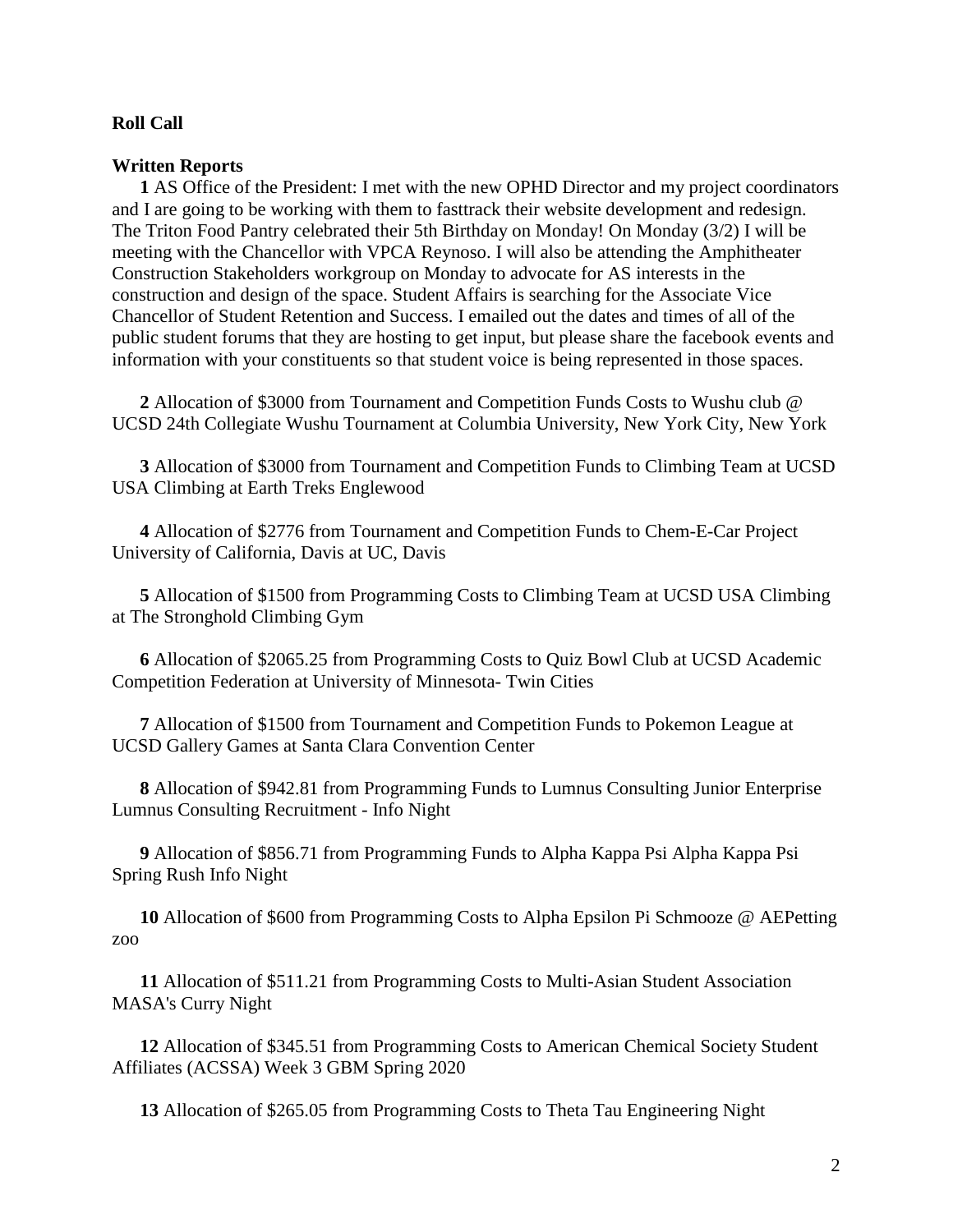**14** Allocation of \$249.62 from Programming Costs to Triton XR Spring GBM **15** Allocation of \$219.75 from Programming Costs to American Institute of Chemical Engineers (AIChE) AIChE Python Workshop

**16** Allocation of \$205 from Programming Costs to Association for Computing Machinery (ACM) Cyber: Software Hacking Workshop

**17** Allocation of \$203.85 from Programming Costs to Chancellor's Scholars Alliance Game Afternoon

**18** Allocation of \$200.23 from Programming Costs to SangamSD Spring GBM & Karaoke Night

**19** Allocation of \$184.42 from Programming Costs to FUSION Hip-Hop Dance Events Association Fusion Destress Night

**20** Allocation of \$183.65 from Programming Costs to Out in Science, Technology, Engineering, and Mathematics (oSTEM) Qtorship Tie Dye and Craft Night

**21** Allocation of \$141.42from Programming Costs to Association for Computing Machinery (ACM) Diamond Staff Spring Meeting 1

**22** Allocation of \$133.60 from Programming Costs to Mixed Student Union MSU Spring GBM 1

**23** Allocation of \$110.39 from Programming Costs to Triton Software Engineering TSE & Gordon Center: Leadership Workshop 1.1

**24** Allocation of \$105.60 from Programming Costs to Out in Science, Technology, Engineering, and Mathematics (oSTEM) GBM 1: Elections

**25** Allocation of \$101.71 from Programming Costs to Out in Science, Technology, Engineering, and Mathematics (oSTEM) SP20 Quoffee Study Time 1

**26** Allocation of \$101.71 from Programming Costs to Out in Science, Technology, Engineering, and Mathematics (oSTEM) SP20 Quoffee Study Time 2

**27** Allocation of \$93.05 from Programming Costs to Phi Delta Epsilon Spring '20 Philanthropy Night

**28** Allocation of \$86.47 from Programming Costs to National Society of Black Engineers WiNSBE spring meeting #1

**29** Allocation of \$56.99 from Programming Costs to Insight Pre-Optometry Insight Study Jam #3